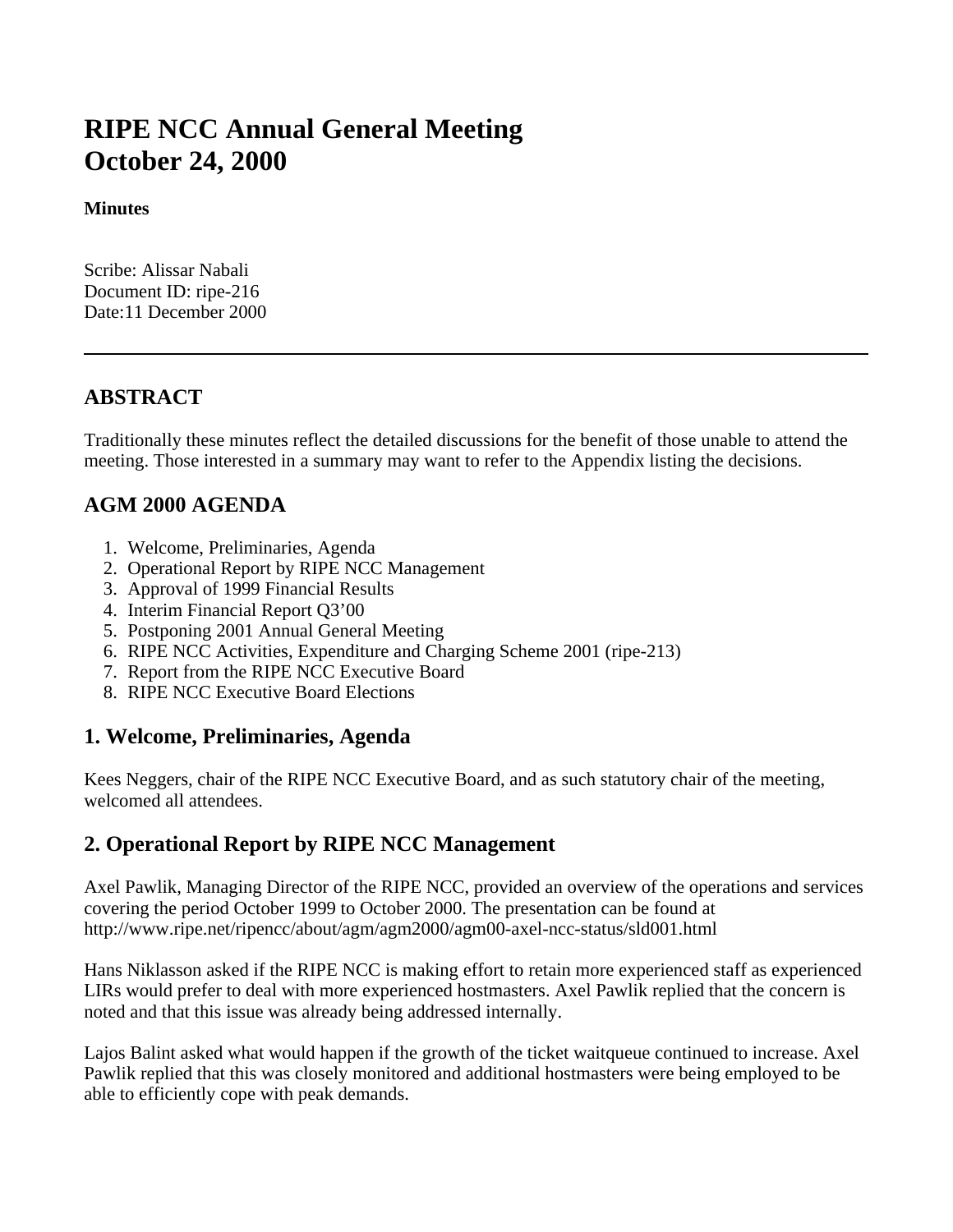### **3. Approval of 1999 Financial Results**

The audited Financial Statements for 1999 have been approved by the RIPE NCC Executive Board and have been available on the RIPE NCC servers for six months. No comments have been received. The general meeting approved the 1999 audited financial results, passing the following resolution:

"The general meeting adopts the 1999 Audited Financial Report of the RIPE NCC."

The 1999 Audited Financial Report can be found at: http://www.ripe.net/ripe/docs/ripe-208.html

Lajos Balint enquired what the RIPE NCC proposes to do with the surplus, as the 1999 balance sheets shows that capital is still increasing. Axel Pawlik answered that the surplus is reserved for unforeseen events.

Kees Neggers added that the surplus money still belongs to the paying LIRs and could be returned to the LIRs via the clearing house procedure. The Executive Board however would like to keep reserves while the current level of growth continues.

### **4. Interim Financial Report Q3 2000**

Kees Neggers presented the financial results up to the third quarter of 2000. The RIPE NCC Q3 2000 financial results presentation can be found at: http://www.ripe.net/ripencc/about/agm/agm2000/presentations.html

## **5. Postponing 2001 Annual General Meeting**

The following resolution was passed:

"As no special circumstances are foreseen the general meeting proposes to extend the period to approve the audited financial statements 2000 as stated in article 14.2 of the RIPE NCC Articles of Association to 31 October 2001. The board shall send the audited financial statements to the members upon receipt of the auditors final report and audited financial statements."

Article 14.2 can be found at: http://www.ripe.net/ripe/docs/ripe-176.html#toc17

## **6. RIPE NCC Activities, Expenditure and Charging Scheme 2001 (ripe-213)**

Axel Pawlik presented the RIPE NCC Activity Plan and Expenditure for 2001, which can be found at http://www.ripe.net/ripe/docs/ripe-213.html

The presentation can be found on the RIPE NCC Web site at: http://www.ripe.net/ripencc/about/agm/agm2000/agm00-activity-plan/index.html

A question was raised about why the surplus funds are not used to finance the Test Traffic project. Axel Pawlik answered that not all members choose to take part in this project, hence not all members should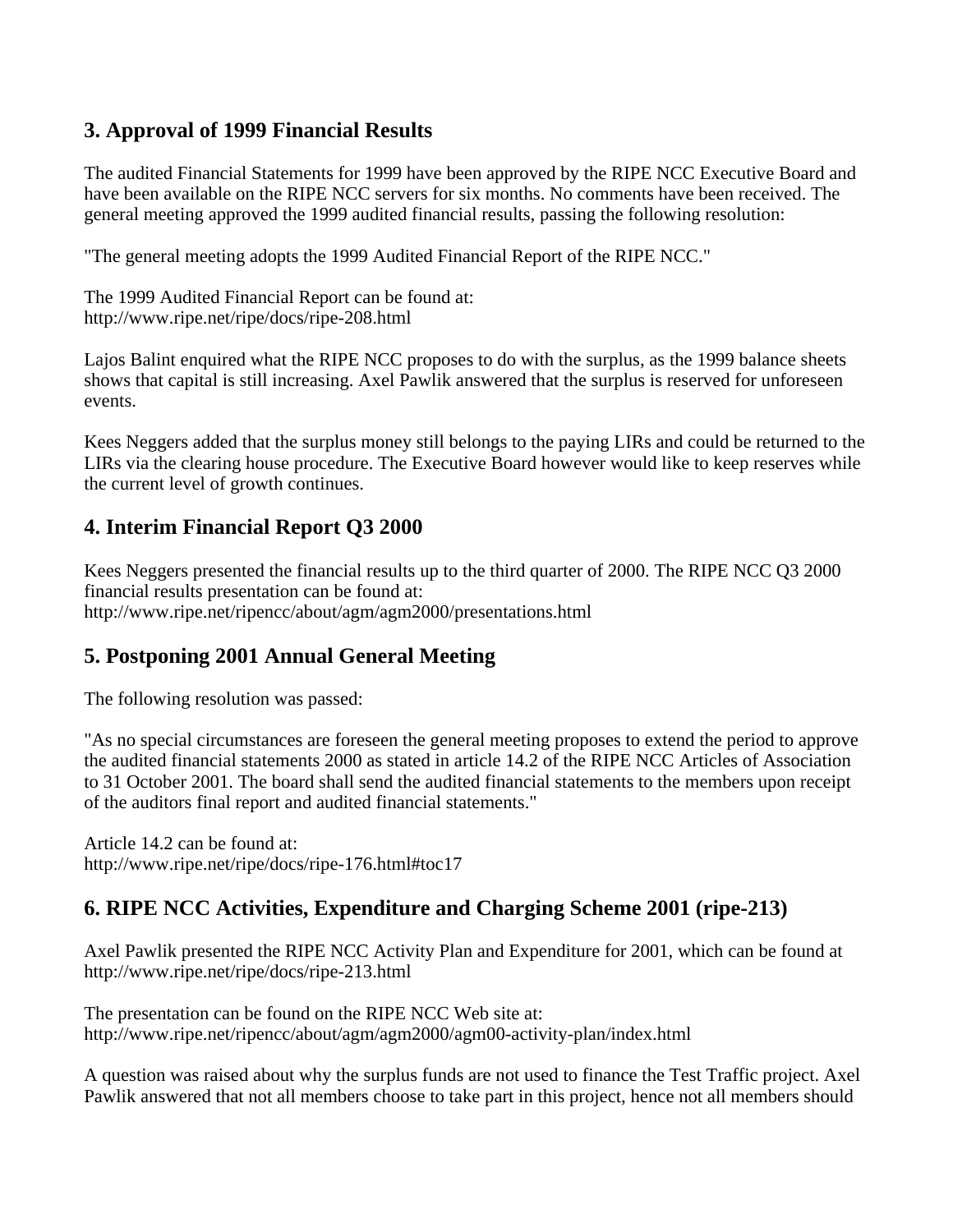be required to pay for the cost.

A suggestion was made that the LIR charges be reduced even more.

Kurt Kayser asked about the Arbiter functions, with reference to the document ripe-174 and the contacts made at the RIPE 38 meeting. Axel Pawlik answered that the RIPE WG chairs have been asked to consider serving as arbiters.

A query was made about when do we expect RIS (Routing Information Service) to be available. Axel Pawlik answered that it is currently in prototype. It will be available next year as a service.

The following resolution was passed:

"The general meeting adopts the RIPE NCC Activities, Expenditure and Charging Scheme 2001."

### **7. Report from the RIPE NCC Executive Board**

Kees Neggers gave a report on the Executive Board activities in the period from November 1999 to October 2000. Frode Greisen gave a report on the board's activities with regard to ICANN and the ASO. The Executive Board presentation can be found on: http://www.ripe.net/ripencc/about/agm/agm2000/agm00neggers-exec1/sld001.html

### **8. RIPE NCC Executive Board Elections**

Frode Greisen's term to serve on the Executive Board expired in November 2000.

Nominated to fill the vacated Executive Board seat were Frode Greisen and Richard Nuttall. In the only round of voting, Frode Greisen received 29 votes, and Richard Nuttall received 6 votes.

Frode Greisen was re-elected to the RIPE NCC Executive Board.

#### **9. Closing**

With no further business to discuss, Kees Neggers formally closed the meeting.

—————————————————

#### **APPENDIX: Decisions of the Meeting**

The general meeting decides to extend the period for adoption of the Financial Annual Report 2000 as mentioned in article 14.2 of the statutes to 15 November 2001. The board shall send the Financial Report for the year 2000 to the members as soon as the books have been audited and the final report of the auditors has been received.

The general meeting adopts the RIPE NCC Activities, Expenditure and Charging Scheme 2001 (ripe-213).

Frode Greisen is re-elected to the Executive Board.